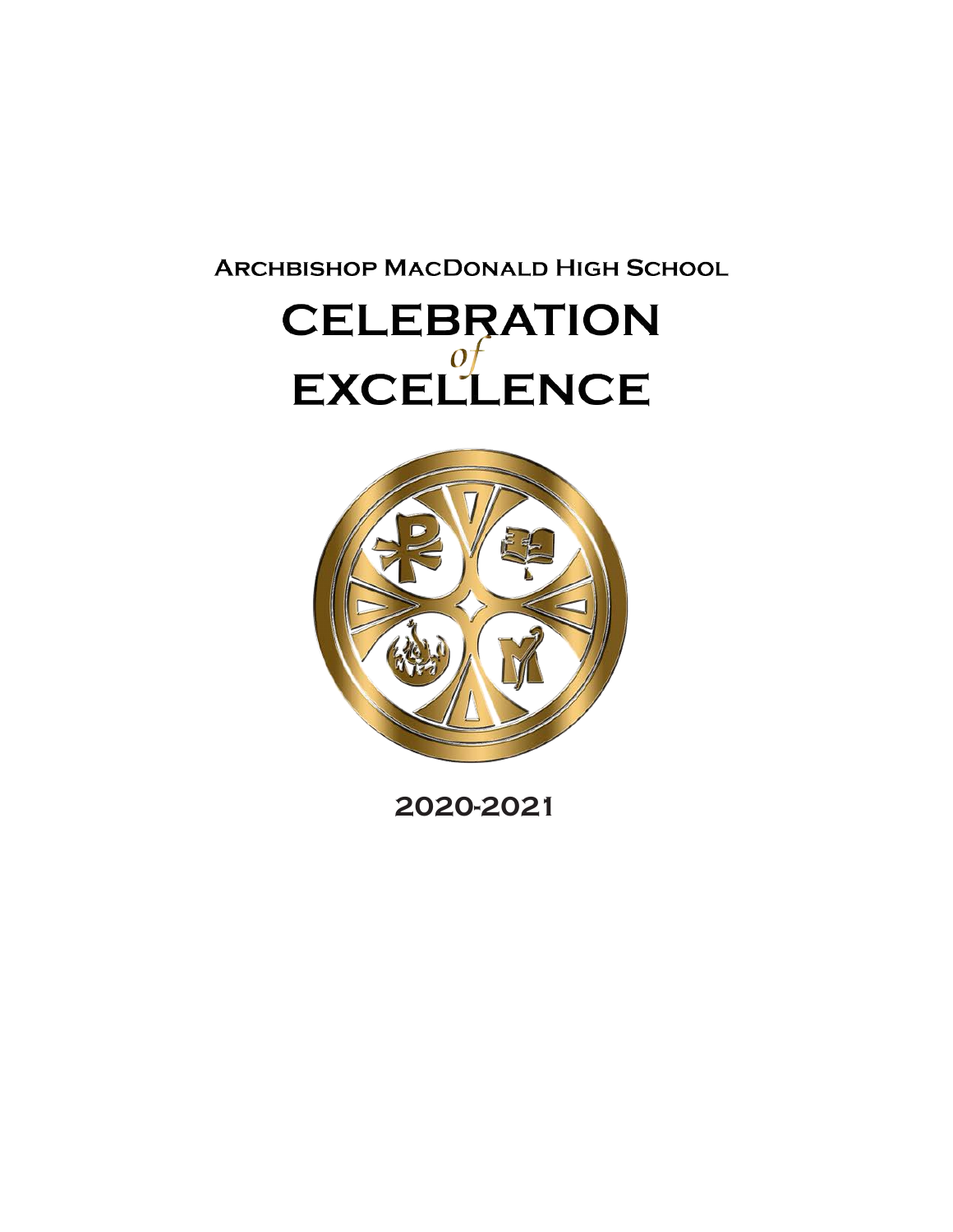*It is with pride that we welcome you to our Virtual Celebration of Excellence. Although we cannot gather as a community, we gather virtually to celebrate the extraordinary achievements of the students of Archbishop MacDonald.* 

*The staff and administration are extraordinarily proud of our students who, despite the disruptions and uncertainties of a global pandemic, overcame challenge after challenge and attained excellence. Whether students learned online or in person, the hard work and dedication necessary for academic success remained the same.* 

*Congratulations to all the honourees for your hard work and dedication to both your education and your school community during a very challenging school year.*



*The program you are now reading is interactive. Please click on each of the titles in the table of contents to access a pre-recorded video message. Please share this program with family and friends as together with joy, we celebrate excellence.*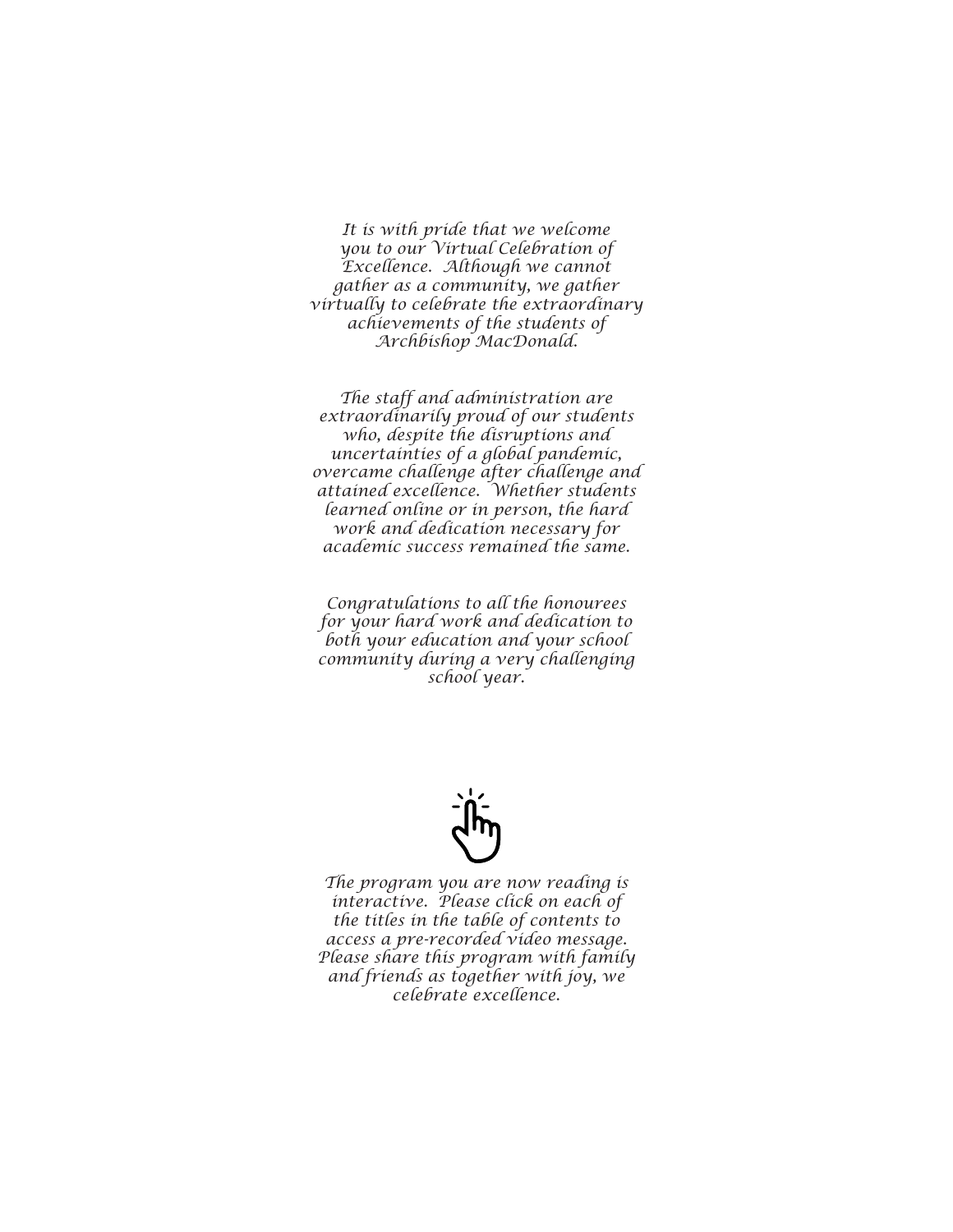## **Table of Contents**



*[Video playlist \(YouTube link\)](https://youtube.com/playlist?list=PLGKXin7QZMzkMs1X3GD2YCAheh0gG0pkg)*

*[Prayer](https://youtu.be/oioZmEtVlAY) [Opening Remarks](https://youtu.be/TrCSYV2P0tc)*

### **Honours Awards**

*[Honours](https://youtu.be/S9vQEJLY5Hk) [Magna Cum Laude](https://youtu.be/jaPdvpuWKXY) [Summa Cum Laude Grade 10](https://youtu.be/YNmf8LHODbY) [Summa Cum Laude Grade 11](https://youtu.be/O645wg36nuw) [Summa Cum Laude Grade 12](https://youtu.be/0qINW6qVMxA)*

#### **IB Awards**

*[MYP Explorer Award](https://youtu.be/gmt30-7IVeg) [IB Diplomas](https://youtu.be/gmt30-7IVeg) [Orest Melnyk Learner Profile Award](https://youtu.be/3rsywMhcqK4) [IB Scholarship](https://youtu.be/Bfwsc9sP0Nw)*

#### **Subject Area Awards**

*[English](https://youtu.be/qEFNxEY6XMA) [Social Studies](https://youtu.be/7My9fkmChjw) [Math](https://youtu.be/HL9LmsyQW3s) [Biology](https://youtu.be/wGyJNEYJxIY) [Chemistry](https://youtu.be/YIUxfMb0z6w) [Physics](https://youtu.be/YSqstGkOupg) [Religion](https://youtu.be/aZAxe5L36ac) [French Second Language](https://youtu.be/J9juMZ6agsw) [French Language Arts](https://youtu.be/w-n9uOpkV1Y) [Spanish](https://youtu.be/cCBtDkZ5RWw) [Art](https://youtu.be/pqjimFQK0Fg) [Drama](https://youtu.be/Lguo6cJZZQA) [Choral Music](https://youtu.be/Ibys-x9O0sE) [Instrumental Music](https://youtu.be/7oEAMXj2eJ8) [Physicsal Education](https://youtu.be/gDvP_7ERijk) [CTS](https://youtu.be/Z3KjtzENK70)*

#### **Special Recognition Awards and Scholarships**

*[Don Biamonte Award](https://youtu.be/m1_4tosgmGM) [Outstanding Contribution to Music](https://youtu.be/pL5HHwkToWQ) [French Immersion](https://youtu.be/99MYd6d8jh0) [Laurier Picard / Claire McGinn Award](https://youtu.be/qbIfEFP4jn8) [Marilynne Troock Scholarship](https://youtu.be/gWu0-gydXZw) [David Adomako-Ansah Scholarship](https://youtu.be/Hu7rdcPLqKQ) [Humanitarian Award](https://youtu.be/roR5V4XTnhQ) [Cartias and Spiritus Awards](https://youtu.be/nNYeqtK_6kU)*

### **Excellence Awards**

*[Academic Excellence](https://youtu.be/ANy6kVkIHGE) [Governor General Medal](https://youtu.be/6Q1oSrjdAxM) [General Excellence](https://youtu.be/mglJ3hBepP4)*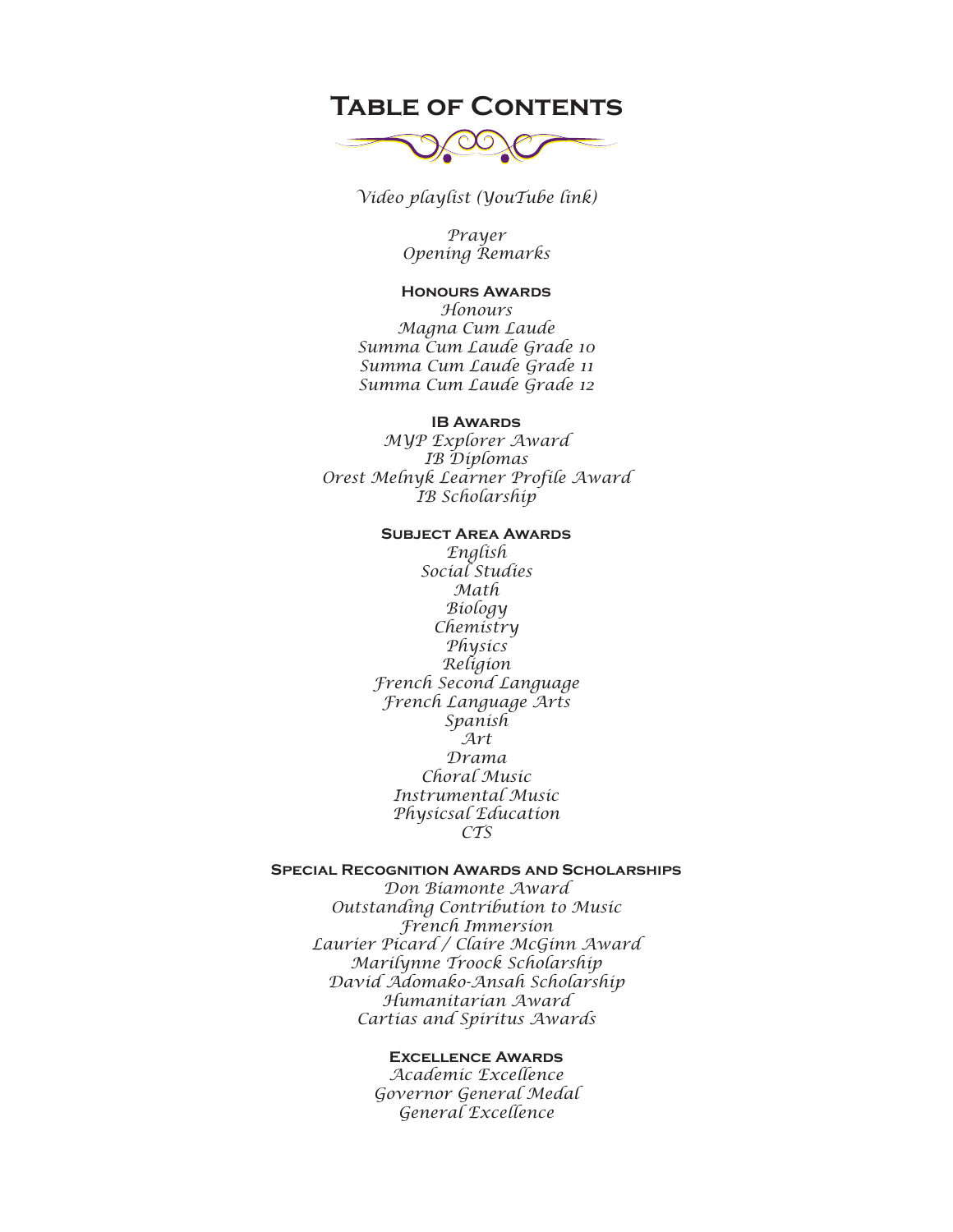## **Honours Awards**



## **Grade Ten**

*Ken-Gabriel A Dania A Tokumbo A Gabrielle A Eghonghon A Glenn A Arien A Grace A Halle A Aldrick A Oghosa A Gabriel A Moussa A Aynul A Eldrick A Cyrus A Elisha A Owen A Hannah A Haya A Kade A Amber A Ruzzel B Alexandra B Samantha B Livia B Olivia B Eliora B Alexandr B Nikolas B Natalija B Santiago B Danyal B Tyler B MacKenzie B John B Katie B Zaryanna B Paolo B Mark B Fionah B Tanatswa B Andrew C Elizabeth C Kevin C Joaquin C Kaitlyn C Faith C Franco C Mimi C Carla C*

*Ryan C Abigail C Sofia C Aaliyah C Katie C Madison C Rafael C Isaac D Simon D Jose D Jonathan D Kirsteen D Enelson D Jenica D Lawrence D Maximus D Connor D Abram D Jianna D Kiara D Jude D Jaden D Stanislav D Maria D Shennel D Isobella D Emily D Oghosanor E Aysha E Jakub E Chukwuebuka E Milah E Ayah E Munachiso E Craig F Hannah F Matthew F Nicholas F Diego F Michaela F Forbes F Aidan F Jasmine F Lawrence F Adisyn F Alison F Mikaella F Georgia F Joseph G Ariana G Taniya G Zuzanna G*

*Angelica G Vanessa G Julia G Lorenzo G Miriam G Rionee G Jacob H Chanel H Julia H Sophia H Aryana H Julia H Risha I Ethan I Natasha I Isabella J Sophie J Juana J Lourenco K Ifunayan K Hannah K Willem K Nathaniel K Troy K Mateusz K Lily K Kristina L Julianne L Sam L Makayla L Nicholas L Carlheen L Paolo L Annabelle L Kayla L Nhan L Leigh L Jordan L Candice L Naomi L Jezelle L Annika L Aindriele L Ariana L Ethan L Eira-Denise L Victoria L Alexia L Carlo M Andrienne M Hailey M Joco M*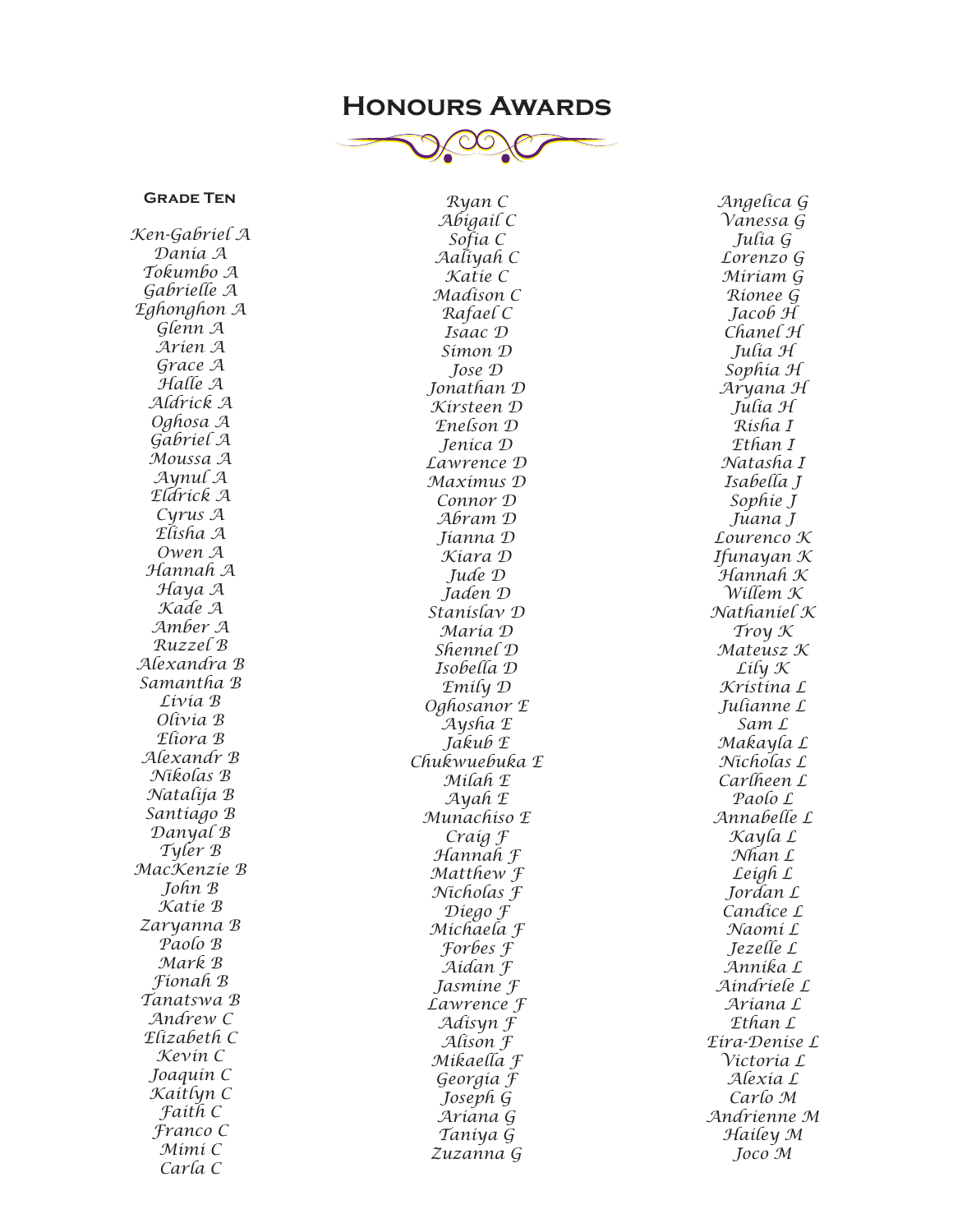*Lola M Sofia M Vince M Stojance M Justice M Matthew M Stephen M Aiden M Travis M Jasmine M Gabriella M Gabriella M Mary M Téa M Reizel M Caitlin M Masaya M Daniel M Allison M Abdou M Ben M John M Lashwanth N Joshua N Rusiru N David N Le N Mai N Ngoc-Kacey N Terra N Victor N Vincent N Sofie N Marcus N Tyler N Mason N Vincent N Oreoluwa O Beluchi O Jan O Toluwani O Andrea O Mark O Alexa O Christine O Bronwyn O Erin P Mina P Lorraine P Kaithlyn P Christian P Elias P Tezza P Sofia P Hudson P George P Oleg P Shanice P Brett P Sasha P*

*Sarah P Casey P Alexandra P Matthew P Kyle Q Mary R Alexis R Jerson R Natalia R Maria R Mariana R Kathleen R Robiz R Jhanna R Sandra S Hilin S Sandra S Wyna S Brian S Althea S Allen S April S Miquiaela S Seanna S Gideon S Mark S Lorraine S Sienna S Leo S Seokyun S Kaydin S Nathaniel S Samyutha S Ciel S Pascal S Siltiel S Mark S Linnae S Riley S Samuel S Sofie S Joshua S Tessa S Aisha S Jorynel T Eriz T Josephine T Vijay T Charlotte T Tyson T Livia T Chantel T Jayden T Ethan T Jessica T Kevin T Michelle T Gia T Jose T Jorja T*

*Kaitlyn T Dana U Charis U Bronze U Ixara U Alan V Vincent V Grace V Angelina V Sophia V Anna-Maria V Vanessa W Colby W Zachary W Julious W Candice W Lin Y Ava Y Taylor Y Julie Z Maya Z Arthur Z* **Grade Eleven** *Lean A Farrah A Sharone A Olaide A Olaotan A Aimee A Eliz A Evan B Briana B Stephany B Rachel B Dhillan B Jaden B Adrian B Kyra B Naana B Sneha B Aaron B Alexander B Semoya B Jordan B Adam B Kaitlyn B Mariah B Tess B Spencer B Nyssa B Maria C Rhyanne C Rhianna C Edgardo C Ellen C Lawrence C Jonish C*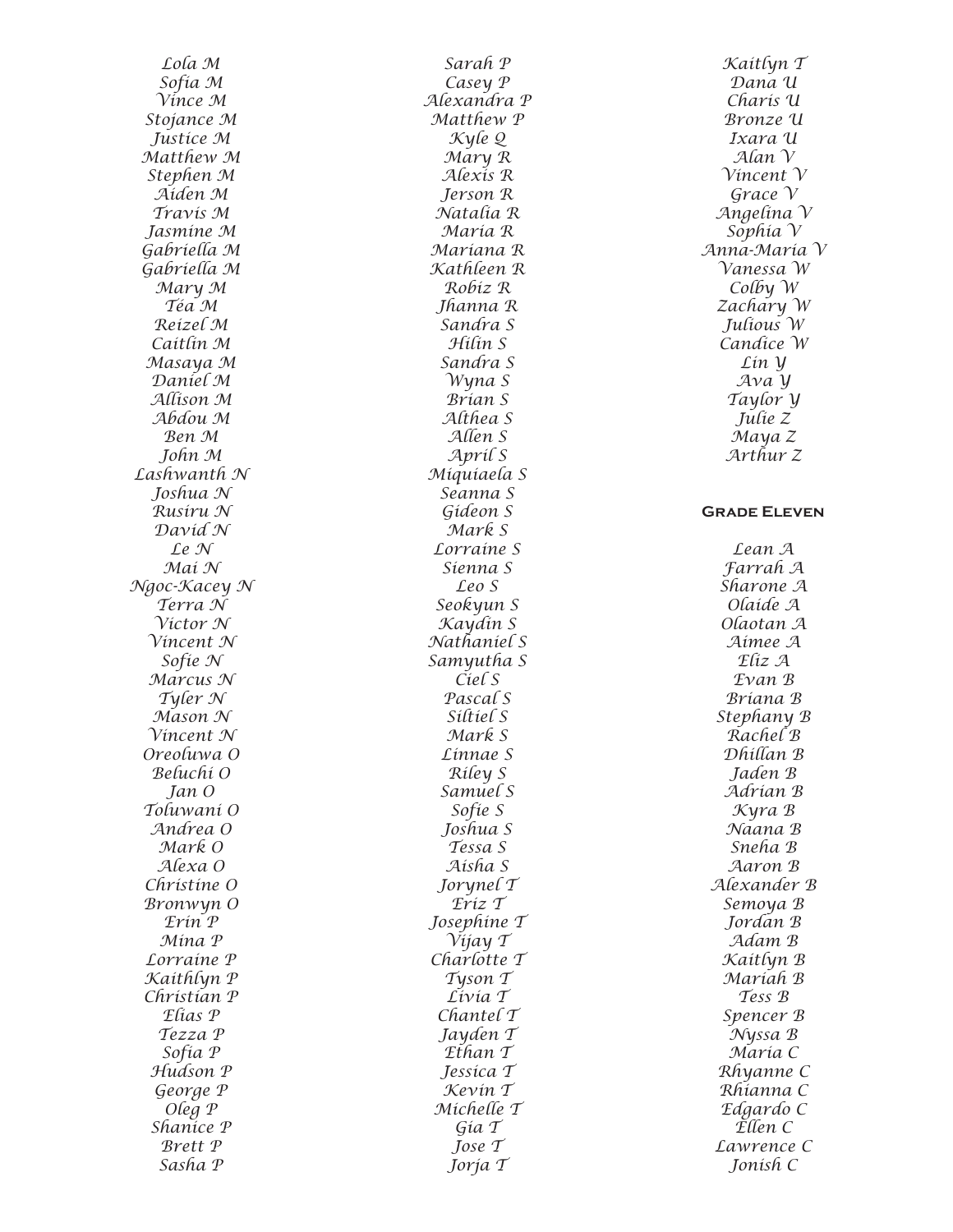*Teresa C Jordan C Elizjia C Abigail C Caidyn C Annjella D Casey D Zachary D Samantha D Jordana D Erdine D Mirielle D Daniel D Kahlil D Nykkose D Kevin D Hayley D Zoe D Ellaine D Martin D Mariah D Kadence D Marshali E Hannah E Shilin F Tiffany F Antonya F Hope F Rithini G Mate G Irvin G Jing G Juan G Naomi G Seim G Elsa G Adam G Daniela G Alexia G Marko G Eagan G Kole G Christina G Breana G Teana G Nathan G Josh G Marina H Magdalen H Melissa H Kelly H Alexandra H Ishana H T H Cheuk H Walter I Bea I Maximiliano J Clyde J Ksenya J*

*Santiago J Zachary J Caleb K Isaac K Kaiden K Neil K Kyle K Marina K Reina K Devin L Cooper L Aaron L Henry L Ezra L Joyce L Alejandro L Tenesha L Katherine L Kevin L Jia L Jessica L Brooke L Maegan L Samantha M Niko M Sean M Matthew M Hebrew M Reanna M Jairus M Joshua M Allen M Christian M Christian M Sonia M Zackary M Mannat M Clairia M Jeffrey M Essey M Jessah M Julius M Kurt M Dale M Yafiet M Olivia M Stacey M Youhana M Silayan M Onyedikachi M Cedric M Jeffrey M Jeanine M Janna M Isabelle M Gloria M Bithania N Jayme N Jenna N Shawn N*

*Vivian N Kyle N Tian N Maryam N Samuel N Betty N Nathan N Walker O Kehinde O Taiwo O Oluwaseyifunmi O Glory O Emmanuel O Maria O Isioma O Anjolaoluwa O Connor P Namitha P Kristian P Tracy P Kishan P Francesca P Lewis P Roshan Q Melissa Q John-Paul R Azon R Alix R Lorenzo R Andril R Neil R Jaiden R Anielka R Kyana R Luana R Othaeron R Tianna S Alexia S Jose S Kathleen S Caio S Maanas S Edwin S Macy S Charles S Liam S Tristan S Sejal S Tamudaishe S Candice S Mia S Cole S Adithya S Grace S Lilyanna S Natyflor S Xyle T Harrah T Wesley T Liza T*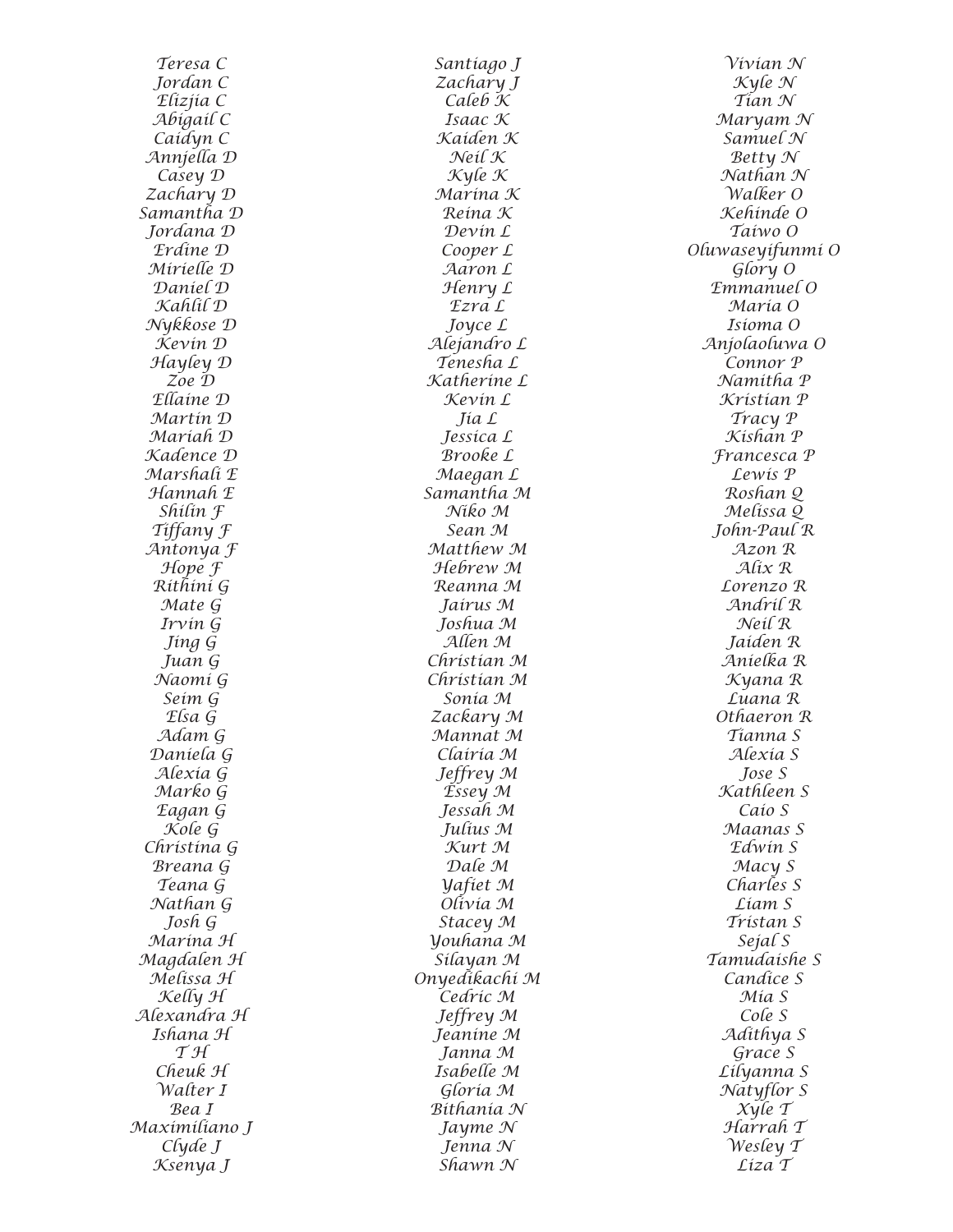*Olivia T Christina T Maggie T Liam T Greyce T Aleena T Amy T Tommy T Jacob T Toby U Kai U Lorenzo U Pauline U Broughan V Alleana V Angela V Larissa-Mae V Bea V Anjana V Thien V Arabella V Edward W Nathan W Madison W Morgan W Austyn W Melanie W Breanna W Dane W James Y Rhisse Y Robert Y Rebecca Y Nolan Y Kelly Y Lukas Z* **Grade Twelve** *Nicholas A Edmund A Drake A Kiara A Romel A Elijah A Kenneth A Jillian A Jared A Naomi A Amenze A Erin A Achai A Breanna A Grace B Hermela B Rebecca B Aalyan B*

> *Nathan B Janessa B*

*Reign B Owen B Helen B Lauren B Michelle B Michelle B Elizabeth B Eashan B Dylan B Gabriel C Patrick C Marcus C Levi C Van C Simran C Ashley C Heather C Byron C Mia C Maralette C Marcin C Kristofer D Nekesha D Raphael D Will D Nathaniel D Tesha D Raimond D Keira D Jack D Taylor D Colin D Alexandra D Hannah D Clarice D Meghan D Amy D Erika D Ethan E Akila E Yousef E Daxter E Nathaniel F Idil F Tristan F Shaaz F Athena F Cassandra F Jordan F Anjeli F Fredrick F Tamara F Jennifer F Dave G Albert G Paul G Robel G Thomas G Harshaun G Adam G*

*Briana G Axel G Edinam G Daisy G Bianka G Vanessa G Tayshan G Lucia G Sylvana H Reena H Simon H Mikayel H Allyson H David H Isabella H Camryn H Jimmy H Tiana H Julyanna I Alexia I Syed J Lauren J Justine J Lauren J Cole J Nicoletta J Hyeri J Kimberlie J Jeisha J Anastasiya K Kenton K Konrad K Faran K Meaghan K Hailey K Rebecca K Ashley K Dao L Harman L Anthony L Sarah L Jennifer L Tyler L Evan L Kyle L Erine L Zuchi L Rohith L Jamie L Weiland L Ruskin L Lana M Parker M Alessandra M Kyra M Ingrid M Kamil M Gabrieli M Tamzin M Ma. M*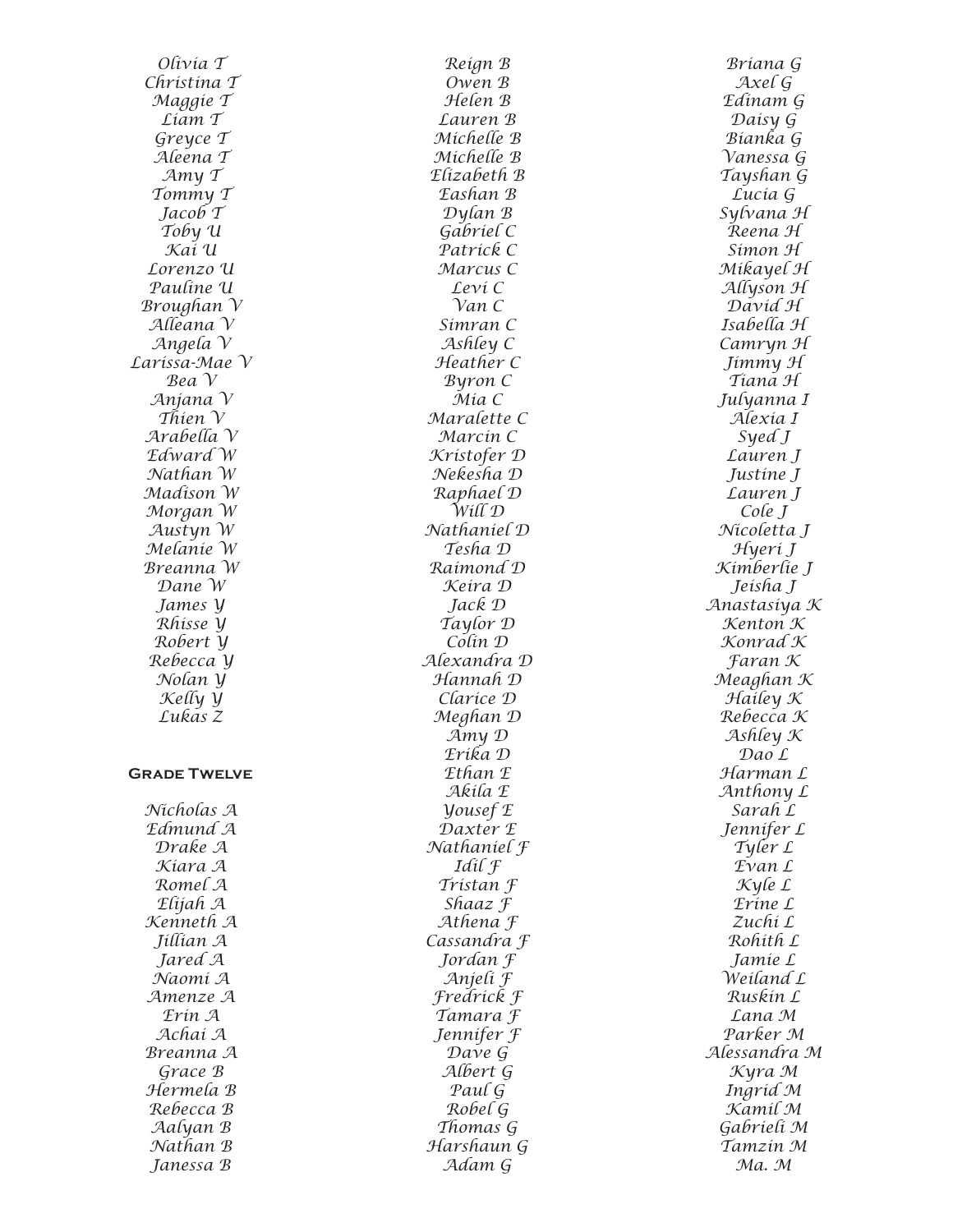*Francis M Thomas M John M Arielle M Alex M Gerardette M Aeron M Daniel M Kadeem M Antonio M Isala M Kylie M Melissa M Aina M Matteo N J'Lyn N Samantha N Liam N Aaron N Anita N Dalena N Dalena N Eddie N Katarina N Quentin N Tam N Gwyneth N Toluwanimi O Ifeoluwa O Hailye O Jerry P Angelo P Jorlan P*

*Miket P Jordan P Dusan P Akira P Lily P Nolan P Michael P Gabrielle P Thrisha R Manisha R Andrea R Mia R Francesca R Emma R Matthew R Giann R Alexander R Ethan R Maximilian R Jack R Keira R Ethan R Benedicque S Jann S Ralph S Steven S Dawit S Selam S Michael S Priya S Lenny S RamyaVasundra S Aryanna S*

*Juan S Pritika S Simone S Alexander S Erza T Naomi T Joshua T Eva T Timilehin T Tytan T China T Arren T Clark T Hans T Katelynn T Marissa T Mariane T Daniela T Eli T Kayla V Michelle V Tam V John V Gabrielle W Beshoy W Blake W Ayobami W Chelsi W Jasmin Y Saron Y Matthew Z*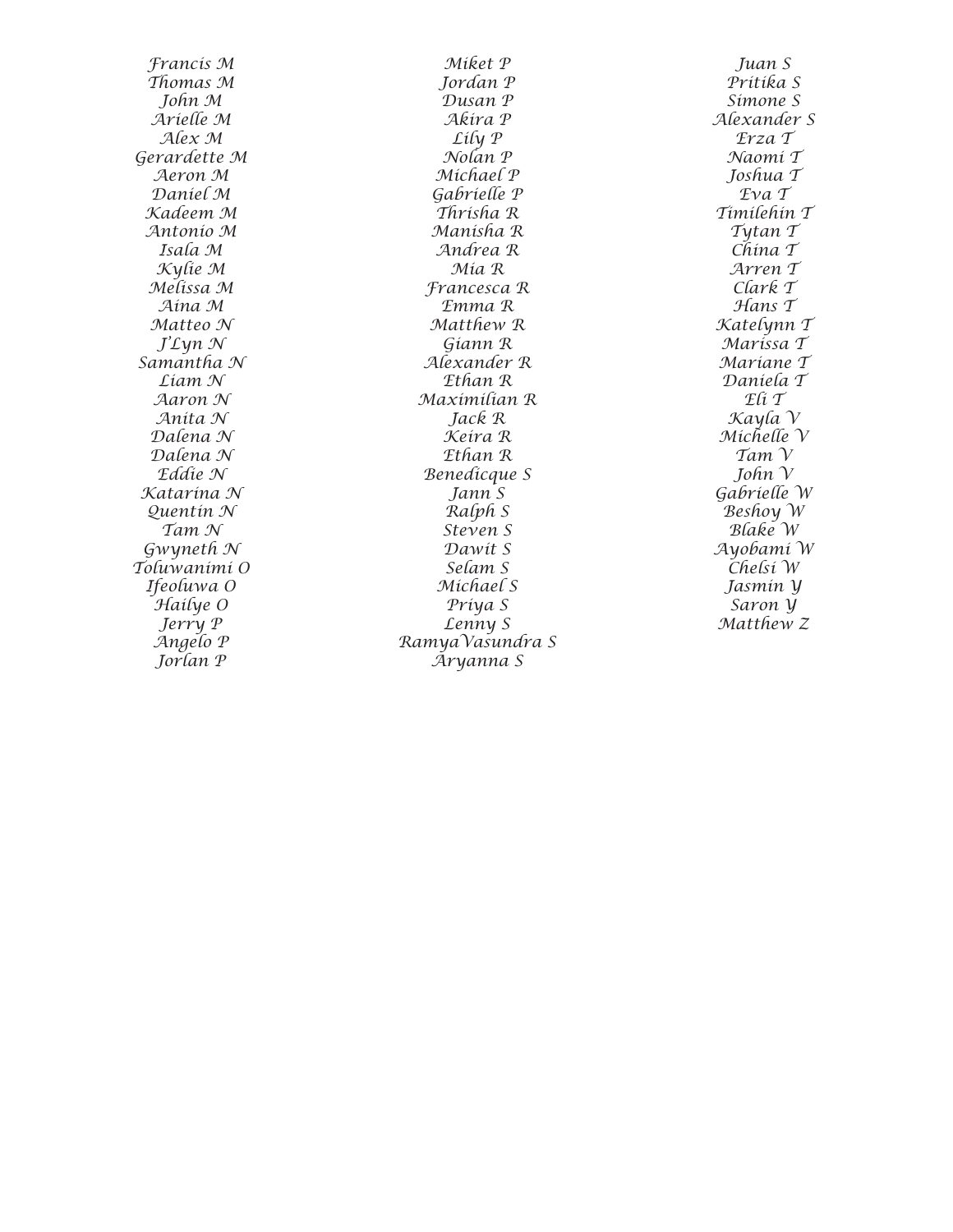# **Magna Cum Laude**

![](_page_8_Picture_1.jpeg)

*Althea P*

#### **Grade Ten**

*Mobisayo A Madeline A Johanna A Chioma B Brooklyn B Alicia B Lana B Camille B Kaden B Benjamin B Chynna D Marielle D Giovanni D Natalija D Tamara D Jovana D Hana E Lillian F Andrew F Jean-Michel G Breanna G Charline G Grace G Armaan G Andres G Zeyad H Mia I Sofia-Paloma J Victoria K Jessica K Allison K Suzanne L Simba L Hannah L Emily L Aedan L Esmé L Ashley M Adrian M Ava M Ryan M Peter M Sophie M Orlane N Keane N Okmega N Aspen O Stephen P Isabella P*

*Paul P James P Kendra P Leslie P Timothy P Emily R Andrea R Delna R Ava R Kalee S Fatima S Ajay S Matteo S Kalina S Maria S Victoria S Vlajison T Angie T Lydia T Savanna T Audree T Rachel U Calla V Marie W* **Grade Eleven** *Kaliyah A Ayrton A Kim A Tim B Dennis B Nicholas B Chammy B Kriza B Lilia B Katrina B Isel B Isabella C Khass C Taitum C Caryl D Angela D Kelly D Oleksandr D Laura E Marc F Mina F Anthony G Geoffrey G*

*Nicole G Sarah G Maya H Lauren H Ella J Alison K Sara K Kumarapeli K Anya L Zedrick L Ram M Rebecca M Michael M Heart M Theona M Christopher M Eleanor M Caitlyn N Erika N Jayronne P Chloe R Shania S Elisabeta S M. S Melanie S Ray S Elliott S Maddigan S Alynna S Danielle T Meghan T Grace T Francesca U Ariane V Kirsten V Mayah V Ethan W Gloria W Hao Y Jinminghao Z* **Grade Twelve** *Ocean A Aurelie A Ryan A Daria-Elena A Elyssa B*

*Mateya B Diana B Abigail C*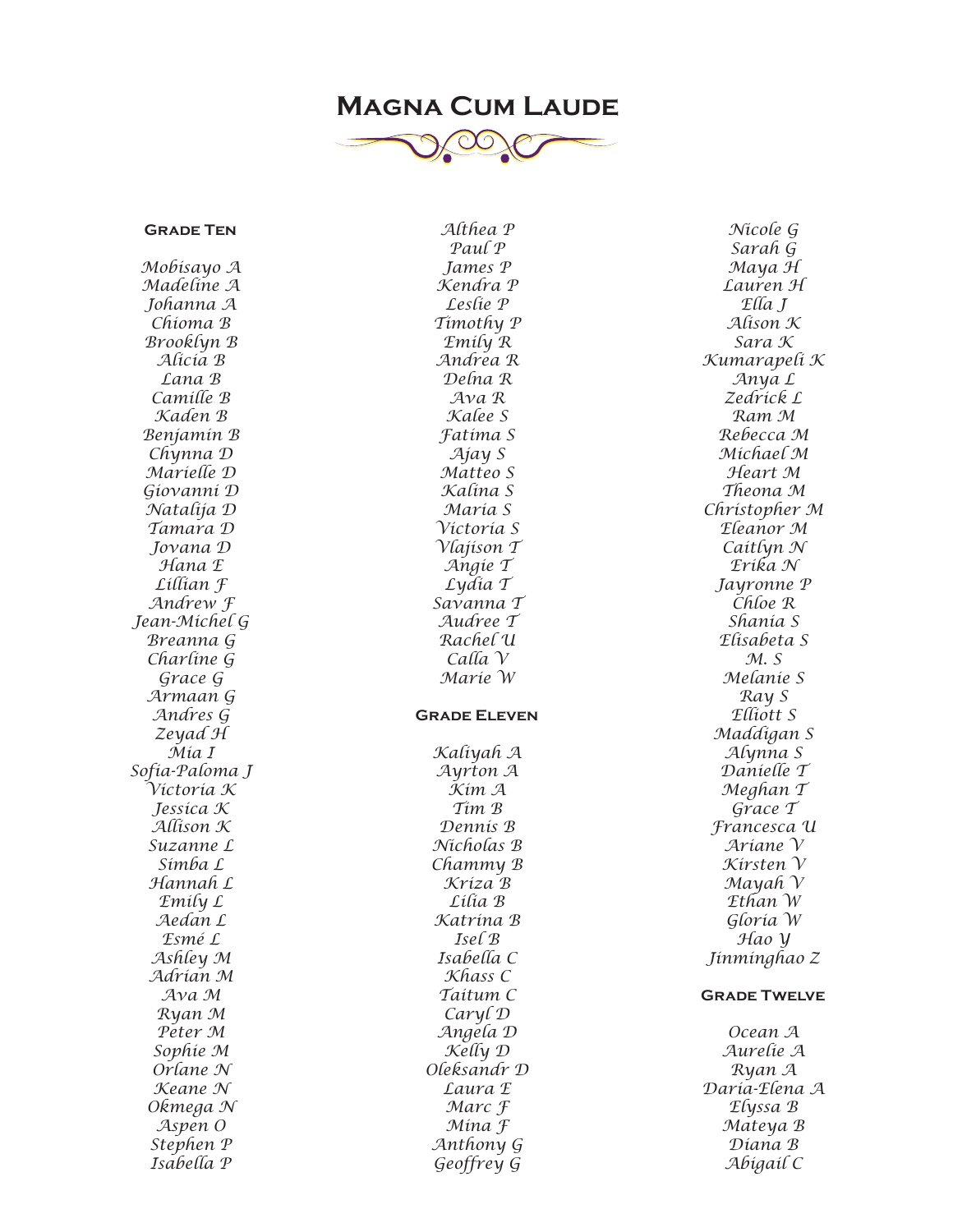*Kristian C Nathaniel D Ethan D Ava D Karlo D Caitlyn D Kimberley D Yashita D Carl E Ella E Joshua E Skylar E Ntibem F Samuel F Emilie G Victor H Miyu H*

*Kaiyoshi I Leah I Rory K Madelyn K Nolan K Natalie K Ma. L Anna L Gelila M Teodora N Tesia N Julia O Sergii P Tylor P Juliane P Nikolai P Joshua P*

*Alexander Q Ram R Devan R Kathryn R Franz R Caroline S Shayne S Angela S Jack S Keith T Khoa T Daniel V Nigel V Devon W Eyasu Y Abigail Y Katharine Z*

![](_page_9_Picture_3.jpeg)

![](_page_9_Picture_4.jpeg)

#### **Grade Ten**

*Alessandra A Joey C Nicole H Nhi L Alexandra M Asha P Kailey R Emilia S Diana S*

**Highest Average** *Ellen T*

#### **Grade Eleven**

*Raya B Joshua G Jade J Raphael K Brianna K Olivia K Emma K Gabrielle R Gracia S*

**Highest Average** *Jessica L*

#### **Grade Twelve**

*Avery D Sarah D Ava I Sarah K Shea K Haley L Nicole L Liam S Jasmin X*

**Highest Average** *Jennifer H*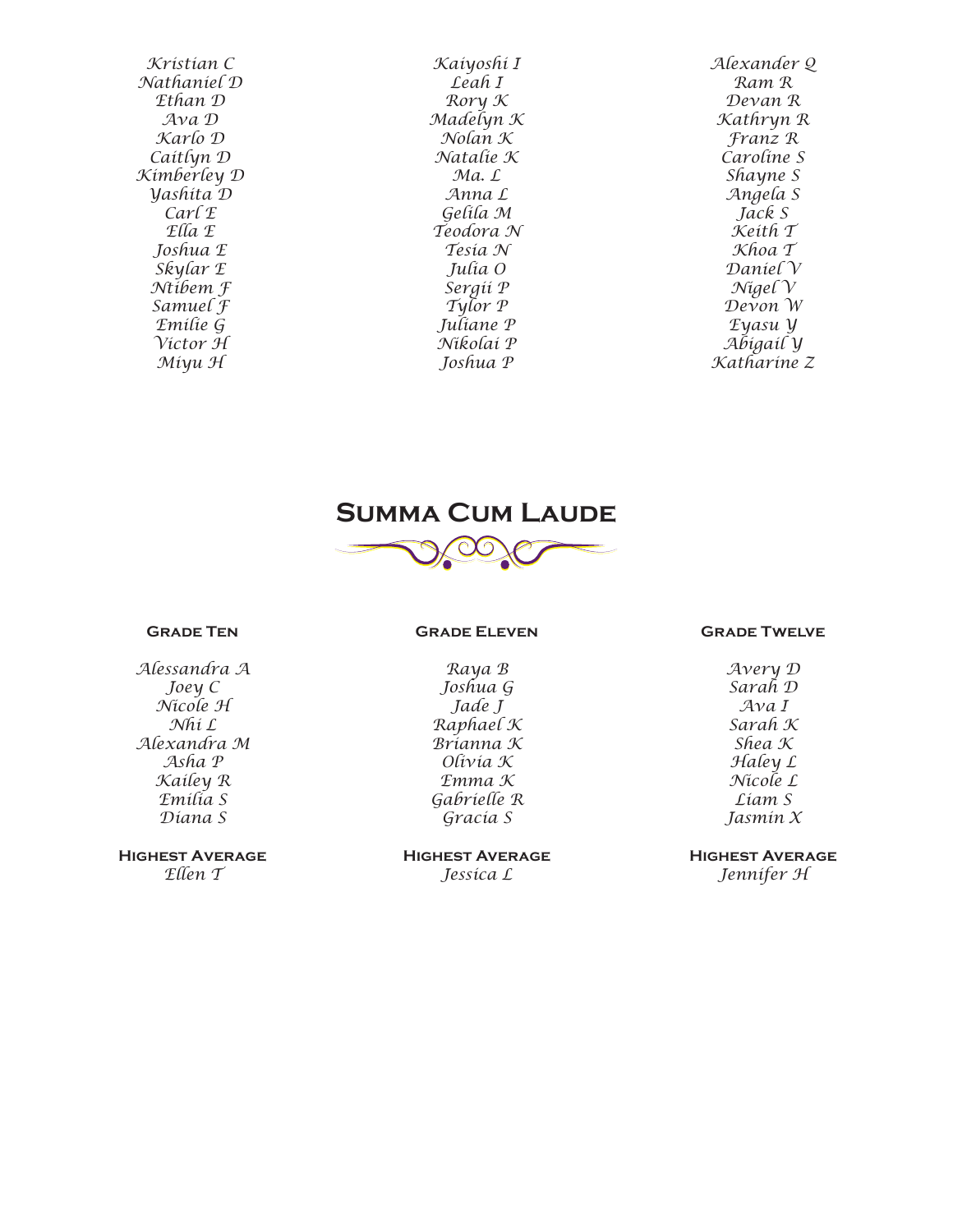## **International Baccalaureate Awards**

![](_page_10_Picture_1.jpeg)

#### **MYP Explorer Award**

*Angie T*

#### **International Baccalaureate Diploma**

*Daria A Hermela B Rory K Melissa M Teodora N Gwyneth N*

**Orest Melnyk Learner Profile Award**

*Teodora N*

**IB Diploma Scholarship**

*Daria A*

## **Subject Area Awards**

![](_page_10_Picture_11.jpeg)

| <b>ENGLISH</b>   | <b>RELIGION</b>        | <b>DRAMA</b>              |
|------------------|------------------------|---------------------------|
| $\text{Leaf } I$ | Liam S                 | Kristian C                |
| <b>SOCIAL</b>    | <b>FRENCH FSL</b>      | <b>CHORAL MUSIC</b>       |
| Teodora N        | (RAY COURCHESNE AWARD) | Nathan B                  |
| <b>MATH</b>      | Kenneth A              | <b>INSTRUMENTAL MUSIC</b> |
| Ram R            | <b>FRENCH LA</b>       | Jann S                    |
| <b>BIOLOGY</b>   | Nicole L               | <b>INSTRUMENTAL JAZZ</b>  |
| Teodora N        | <b>SPANISH</b>         | Angelo P                  |
| <b>CHEMISTRY</b> | Daría A                | PHYS. ED.                 |
| Ram R            | <b>ART</b>             | Skylar E                  |
| <b>PHYSICS</b>   | Grace B                | <b>CTS</b>                |
| Sergíi P         |                        | $Chelsi$ $W$              |